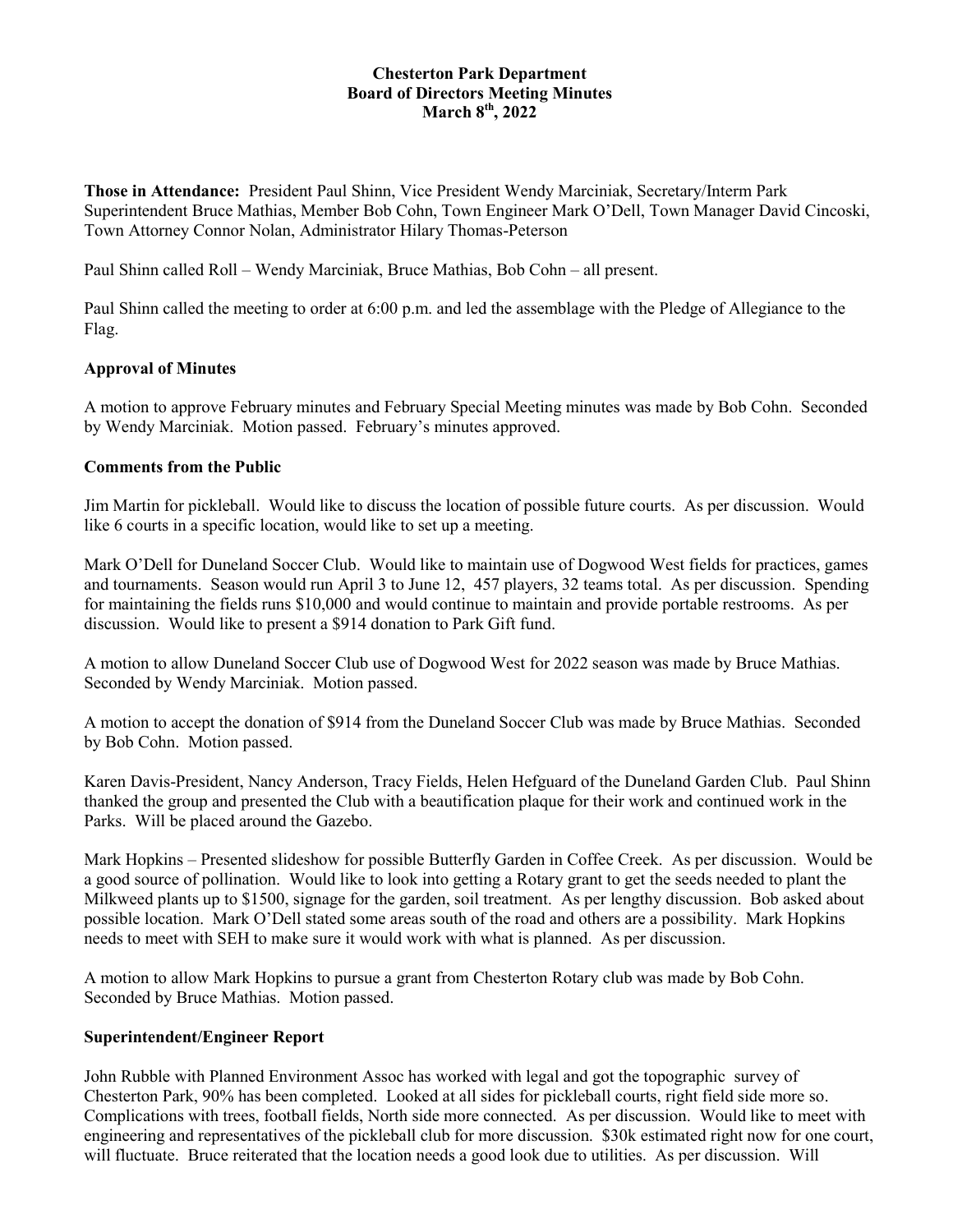hopefully have a presentation for April meeting. Paul would like figures from anywhere from 2-6 courts. Will look at all bid alternatives as well.

Glen Peterson – SEH, The Lake Michigan Coastal Grant application will be submitted Friday. Funds would be available Sept/Oct. Will need a layout of the trail, best looked at after the Park clean up day. Bid to go out quickly to get work started in the winter. NOOA approves final documentation. Land and Water conservation fund grants also available to apply for. Coffee Creek/dog park would be an opportunity. Will continue to look for more grant opportunities.

Bruce stated that snow removal was ongoing, checking parks, addressing graffiti. NITCO removed all remaining equipment for the compound. Light post has been replaced in Thomas Park. The staff would like to change the bulbs in the gazebo to blue and yellow.

A motion to allow light change at Gazebo was made by Bob Cohn. Seconded by Wendy Marciniak. Motion passed.

Referenced the list given to the Board of ongoing projects that need to be addressed. Discussed the gazebo maintenance.

Mark O'Dell stated that the park still gets complaints about Chesterton Park bathrooms, would like permission to look into getting some bids to improve and update. As per discussion.

A motion to allow an assessment of Chesterton Park Bathroom was made by Wendy Marciniak. Seconded by Bob Cohn. Motion passed.

# **Comments from the Board**

Wendy thanked the Duneland Garden Club for all their help again and asked if they have regular meetings. Replied that they meet the third Tuesday of each month at the Masonic Lodge and are always looking for volunteers. Paul stated that he would like to attend a meeting.

Paul asked Hilary if the Summer Fun Program planning has started. Hilary will speak with Laura O'Dell this week. Paul asked Mark Hopkins if he was set with Rebuilding Together April  $30<sup>th</sup>$ , making sure Coffee Creek Park is on their list. Paul stated that we will help with supplies/equipment in anyway.

Paul asked Hilary if there were any Special Use Permits submitted. Hilary stated Indiana American Water sent a refund of \$1569 for miscalculated fees of Thomas Park meters. To be receipted into park misc fund. Duneland Community church submitted a SUP for Dogwood Park Easter egg hunt on April 9<sup>th</sup>.

Duneland Community church also submitted SUP for a basketball sports camp at Chesterton Park on Wen in June. Westchester Public Library submitted to start hosting movie nights in Thomas park in summer. Live bands would come in at 7 pm, movie to start at 8pm every Friday in June.

Soccer Shots submitted SUP to use open fields at Chesterton Park for the soccer program every Wen 5-6:15 pm for 8 weeks. Donation of \$10 per child to the parks.

Paul asked if there were any communication about the car show, Hilary has not heard anything but will reach out to Brad Pikula. Also inquired about Dickinson Rd Master Plan. Bruce replied he has not heard anything from Lehman yet.

Paul asked Dave Cincoski for any updates. Dave would like permission to apply for two grants. NIPSCO Stewardship Community Grant due April  $1<sup>st</sup>$  for up to \$5,000 with no match. AARP Livable Community Grant due March  $22<sup>nd</sup>$  for \$11,500, would like to look into.

A motion to allow Dave Cincoski to pursue the proposed grants NIPSCO and AARP was made by Bruce Mathias. Seconded by Bob Cohn. Motion passed.

Paul would like to have a separate gift fund account for the Coffee Creek Park Project.